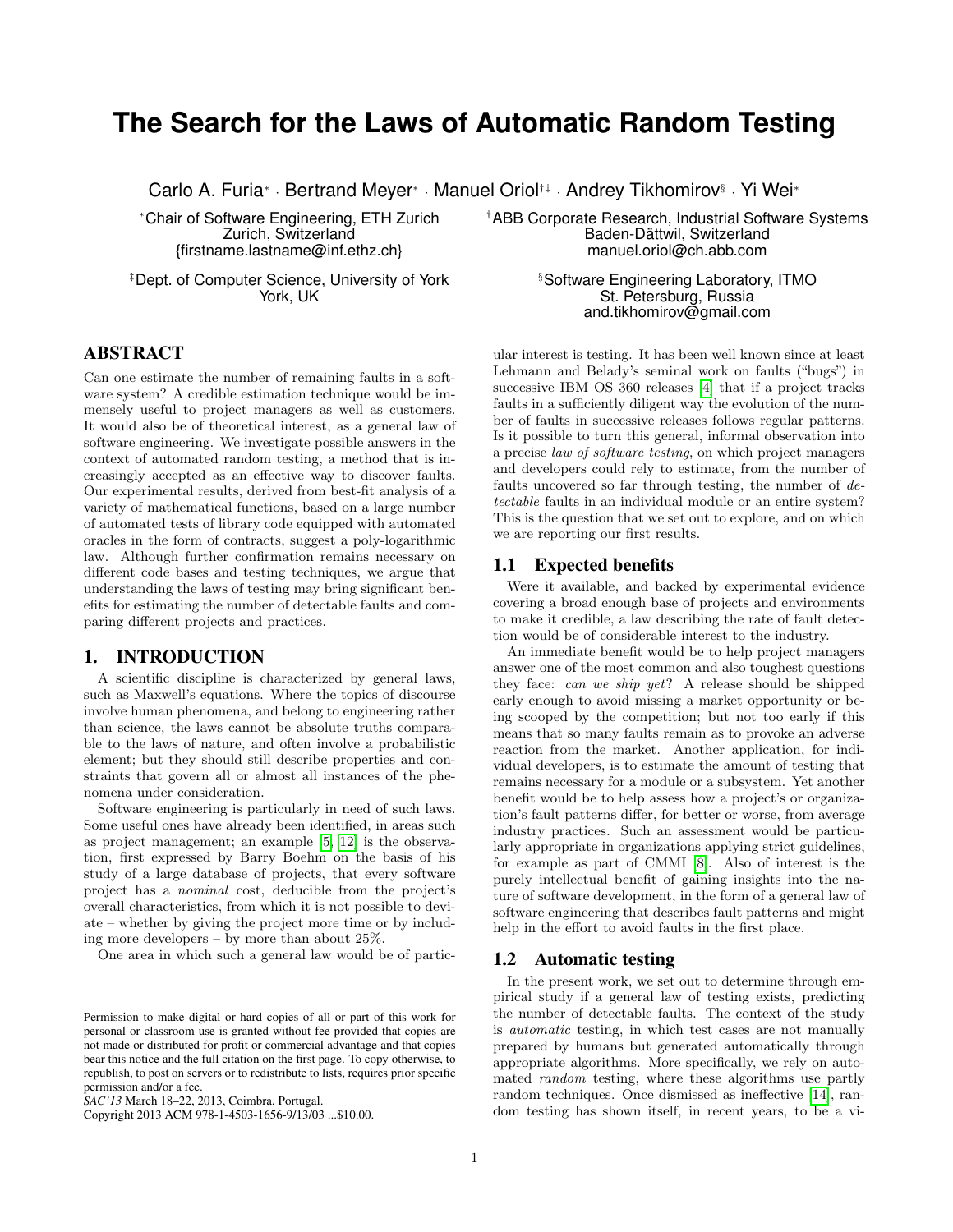able technique; such tools as AutoTest [\[13\]](#page-5-5) for Eiffel and Randoop [\[19\]](#page-5-6) and YETI [\[17\]](#page-5-7) for Java and .NET, which apply automatic random testing, succeed by the criterion that matters most in practice: finding faults in programs, including released libraries and systems.

With automated testing, the user selects a number of modules – in object-oriented programming, classes – for testing; the testing tool then creates objects (class instances) and performs method calls on them with arguments selected according to a strategy that involves a random component. It then records any abnormal behavior (failure) that may be signaling a fault in the software.

The work described here relies on automated random testing as just described. This approach has the advantage of simplicity, and of not relying on hard-to-control human actions. Another advantage is reproducibility (up to the variation caused by the choice of seeds in random number generation). It also has the disadvantage of limiting the generalizability of our findings (Section [3.2\)](#page-5-8); but it is hardly surprising that a general empirical understanding of testing is likely to require much more investigation and varied experiments.

The paper's main experiments involve software equipped with contracts (specification elements embedded in the software and subject to run-time evaluation, such as pre- and postconditions and class invariants); in such a context, the testing process focuses on generating failures due to contract violations. Since contracts are meant to express the specification of the methods and classes being tested, they provide testing oracles [\[23\]](#page-5-9) to reliably identify faults (as opposed to mere failures). The bulk of our experiments (Section [2.2\)](#page-2-0) target code with contracts and studies the evolution of found faults over time. Therefore, the goal is to obtain experimentally a general law  $\mathcal{F}(t)$ , where t is the testing time, measured in number of drawn test cases and  $\mathcal{F}(t)$  is the number of unique faults uncovered by the tests up to time t.

If contracts are not available, a fully automated approach must rely on failures such as arithmetic overflow or running out of memory. In these cases, a methodological issue arises in practice since automated testing finds failures rather than faults; obtaining  $F$  requires a sound policy to determine whether two given failures relate to the same fault. We hint at some ways to address this problem in Section [2.3.](#page-2-1)

Extended version. More detailed data and graphs are available in an extended version of the paper at:

<http://arxiv.org/abs/1211.3257>

# 2. EXPERIMENTS

The experiments run repeated random testing sessions on Eiffel classes (Section [2.2\)](#page-2-0) with AutoTest, and on Java classes (Section [2.3\)](#page-2-1) with YETI. Each testing session is characterized by:

- c: the tested class;
- T: the number of rounds in the simulation, that is the number of test cases (valid and invalid) drawn;
- $\varphi : [0, T] \to \mathbb{N}$ : the function counting the cumulative number of unique failures or faults after each round.

The dataset  $D<sup>c</sup>$  for a class c consists of a collection of counting functions  $\varphi_1, \varphi_2, \ldots, \varphi_{S^c}$ , where  $S^c$  is the total number of testing sessions on c. In our experiments, all source code

was tested "as is", without injecting any artificial error or modifying it in any way.

Given a dataset  $D<sup>c</sup>$ , consider the mean function of the fault count:

$$
\phi_{\text{mean}}^c(k) = \frac{1}{S^c} \sum_{1 \leq i \leq S^c} \varphi_i(k)
$$

as well as the median  $\phi_{\text{median}}^c(k)$ . We considered nine model functions, described in Section [2.1,](#page-1-0) suggested by various sources, and fit each model function to each of  $\phi_{\text{mean}}^c(k)$ and  $\phi_{\text{median}}^c(k)$  from the experimental data. We used Matlab 2011 for all data analysis and fitting computations. The following sections illustrate the main results.

#### <span id="page-1-0"></span>2.1 Model functions

We consider a number of "reasonable" fitting functions, suggested either by intuition or by the theoretical model discussed in Section [3.1.](#page-4-0) Some of the functions are special cases of other functions; nonetheless, it is advisable to try to fit both – special and general case – because the performance of the fitting algorithms may be sensitive to the form in which a function is presented. In all the examples, lowerand upper-case names other than the argument  $x$  denote parameters to be instantiated by fitting.

Following an original intuition of analogy with biological phenomena – suggested in related work  $\overline{16}$  – we consider the Michaelis-Menten equation:

$$
\Phi_1(x) = \frac{ax}{x+B} \tag{1}
$$

as well as its generalizations into a rational function of third degree:

$$
\Phi_2(x) = \frac{ax^3 + bx^2 + cx + d}{Ax^3 + Bx^2 + Cx + D} \tag{2}
$$

and a rational function of arbitrary degree:

$$
\Phi_3(x) = \frac{ax^b + c}{Ax^B + C} \tag{3}
$$

The model analyzed in Section [3.1](#page-4-0) suggests including functional forms similar to polynomials, as well as logarithms and exponentials. Hence, we consider logarithms to any power:

$$
\Phi_4(x) = a \log^b(x+1) + c \tag{4}
$$

and poly-logarithms of third degree:

$$
\Phi_5(x) = a \log^3(x+1) + b \log^2(x+1) + c \log(x+1) + d \tag{5}
$$

where the translation coefficient  $+1$  is needed because the fault function  $\phi$  is such that  $\phi(0) = 0$ , but  $\log(0) = -\infty$ . The base of the logarithm is immaterial because the multiplicative parameters can accommodate any. We also consider exponentials of powers:

$$
\Phi_6(x) = ab^{x^{1/c}} + d \tag{6}
$$

Polynomials up to degree three are covered by  $\Phi_2$ , but we still consider some special cases explicitly; third degree:

$$
\Phi_7(x) = ax^3 + bx^2 + cx + d \tag{7}
$$

arbitrary degree:

$$
\Phi_8(x) = ax^b + c \tag{8}
$$

and third degree with negative powers:

$$
\Phi_9(x) = ax^{-3} + bx^{-2} + cx^{-1} + d \tag{9}
$$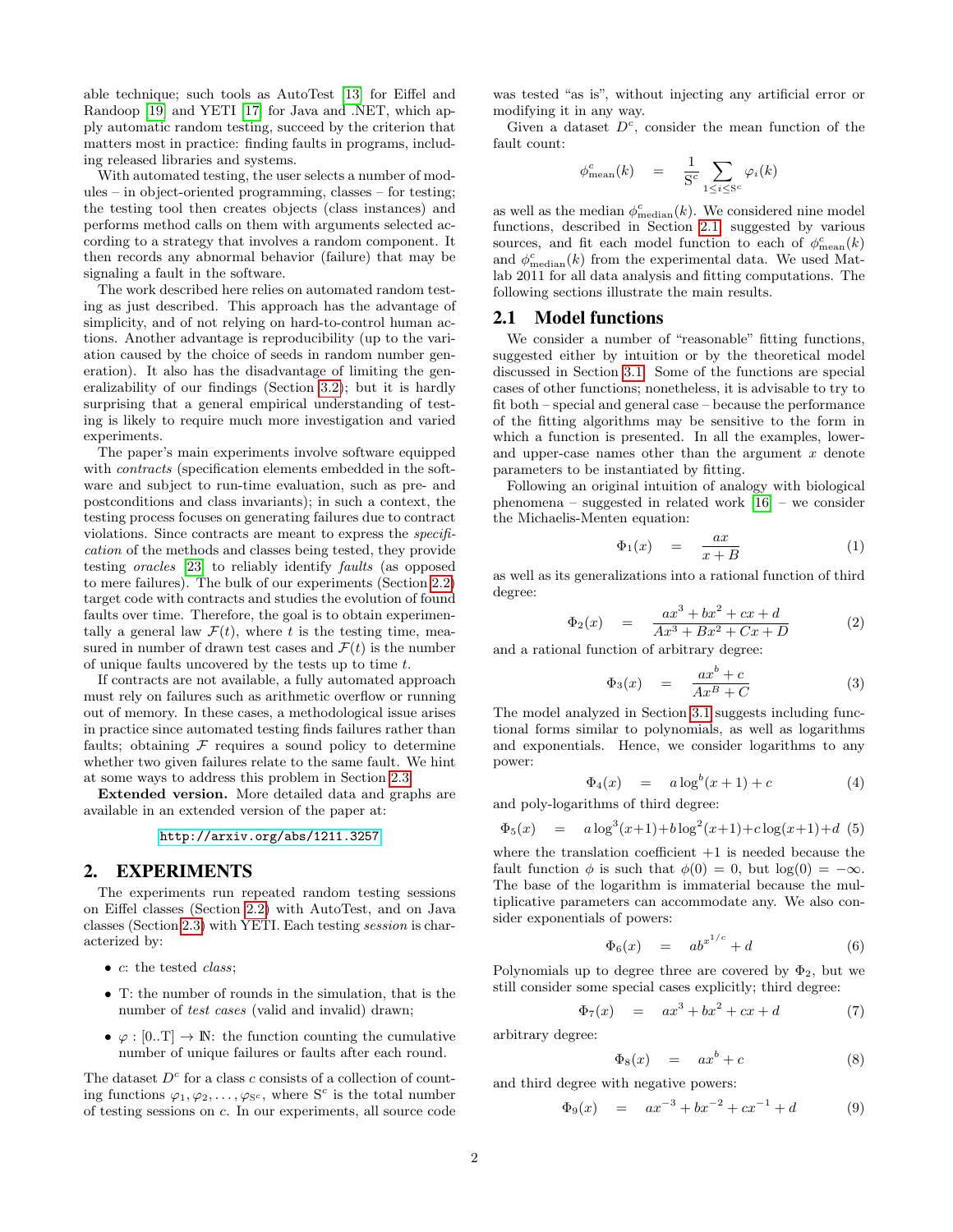# <span id="page-2-0"></span>2.2 Experiments with Eiffel code

Experiments with Eiffel used AutoTest [\[13\]](#page-5-5); they targeted 42 Eiffel classes, from the widely used open-source data structure libraries EiffelBase [\[10\]](#page-5-11) and Gobo [\[11\]](#page-5-12). Table [1](#page-3-0) reports the statistics about the testing sessions with AutoTest on these classes; for each class, the table lists the number of testing sessions (S), the test cases sampled per session (T), the maximum number of unique faults found (F, corresponding to unique contract violations), the mean sampled standard deviation and skewness  $(\mathbb{E}[\sigma], \mathbb{E}[\gamma])$  of the faults found across the class's multiple testing sessions, and the mean and standard deviation  $(\mathbb{E}[\Delta], \sigma[\Delta])$  of the new faults found with every test case sampled (thus, for example,  $\mathbb{E}[\Delta] = 10^{-3}$  means that a new fault is found every thousand test cases on average). The bottom rows display mean, median, and standard deviation of the values in each column. The data was collected according to the suggested guidelines for empirical evaluation of randomized algorithms [\[2\]](#page-5-13); in particular, the very large number of drawn test cases makes the averaged data robust with respect to statistical fluctuations.

#### *2.2.1 Fitting results*

Table [2](#page-4-1) reports the result of fitting the models  $\Phi_1-\Phi_9$ on the mean fault count  $\phi_{\text{mean}}^c(k)$  curves; for each class, column BEST FIT RANKING ranks the  $\Phi_i$ 's from the best fitting to the worst, according to the coefficient of determination  $R<sup>2</sup>$  (the higher, the better), and the root mean squared error RMSE (the smaller, the better); the rankings according to the two measures agreed in all experiments. The other columns report the  $R^2$  and RMSE scores of the best fit, and the absolute value of the difference between such scores for the best fit and the same scores for  $\Phi_5$ . The data shows that  $\Phi_5$  emerges as consistently better than the other functions; as the bottom of the table summarizes,  $\Phi_5$  is the best fit in 62% and one of the top two fits in 90% of the cases; when it is not the best, it fares within 1% of the best in terms of scores. A Wilcoxon signed-rank test confirms that the observed differences between  $\Phi_5$  and the other functions are highly statistically significant: for example, a comparison of the  $R^2$  values indicates that the values for  $\Phi_5$  are different (smaller) with high probability  $(7.14 \cdot 10^{-7} < p < 1.65 \cdot 10^{-8})$ and large effect size (between 0.54 and 0.62, computed using the Z-statistics). The same data with respect to the median curves is qualitatively the same as with the mean; hence we do not report it in detail.

In a few cases, models other than  $\Phi_5$  achieve a higher fitting score even if visual inspection of the curves shows that it is obviously unsatisfactory. The reasons for this behavior are arguably due to numerical errors; there are, however, a few cases of fits with high scores but visibly unsatisfactory, whose fitting process converged without Matlab signaling any numerical approximation problem. In any case, visual inspection confirms that  $\Phi_5$  is a visibly proper fit to  $\varphi$  in all cases.

#### *2.2.2 Poly-logarithmic fits*

Once acknowledged that the evidence points towards a poly-logarithmic law, it remains the question of which polynomial degree achieves the best fit. Consider seven polylogarithmic model functions  $\mathcal{L}_k$ ,  $1 \leq k \leq 7$ , of various degrees.  $\mathcal{L}_1-\mathcal{L}_5$  have degree equal to the number of their nonzero coefficients plus one:

$$
\mathcal{L}_k(x) = c_0 + \sum_{1 \le j \le k} c_j \log^j(x+1), 1 \le k \le 5 \quad (10)
$$

 $\mathcal{L}_6$  and  $\mathcal{L}_7$  are, instead, binomials whose degree is a parameter; namely,  $\mathcal{L}_6$  equals  $\Phi_4$  and:

$$
\mathcal{L}_7(x) = a \log^{1/b}(x+1) + c \tag{11}
$$

The results show that it is always the case that  $\mathcal{L}_5$  $\mathcal{L}_4 > \mathcal{L}_3 > \mathcal{L}_2 > \mathcal{L}_1$ , that is the higher the degree the better the fit; in hindsight, this is an unsurprising consequence of the fact that models of higher degree offer more degrees of freedom, hence they are more flexible.  $\mathcal{L}_3 = \Phi_5$ , however, still fares quite well on average; the few cases where its performance is as much as  $10\%$  worse than  $\mathcal{L}_5$  correspond to more irregular curves with fewer faults and hence fewer new datapoints, such as for class  $ARRAYED\_QUEUE$ . Finally,  $\mathcal{L}_6$  and  $\mathcal{L}_7$  occasionally rank third; whenever this happens, however, the difference with the best (and with  $\Phi_5$ ) is negligible. In all,  $\Phi_5$  seems to be a reasonable compromise between flexibility and economy, but poly-logarithmic functions of higher order could be considered when useful. Notice that, even if in principle we could obtain enough degrees of freedom with any function of arbitrarily high degree, only poly-logarithmic works for reasonable degrees; for example, polynomials of fifth degree (which generalize  $\Phi_7$ ) never provide good fits.

## <span id="page-2-1"></span>2.3 Experiments with Java code

With the goal of confirming (or invalidating) the results of the Eiffel experiments, we used YETI to test 9 Java classes from java.util and 29 classes from java.lang. For lack of space, we only present a summary of the results and highlight the differences in comparison with Eiffel and the questions about the comparison that remain open.

Unlike in Eiffel, where the code has contracts, interpreting a Java failure to know whether it is a "real" fault cannot be done in a fully automated way in normal Java code without contracts. To address this point at least in part, YETI collects all the exceptions triggered during random testing and considers the following exceptions as not provoked by a fault, but merely accidents of the testing process: (1) declared exceptions, including RuntimeException, as client code knows that they may be thrown and may even be part of a code pattern; (2) InvalidArgumentException, comparable to precondition violations. This still falls short of a complete identification of real faults, but it helps to reduce the number of spurious failures.

Given this filtering performed by YETI, the experiments with the 38 Java classes are in two parts. The first part targets the 9 java. util classes and 2 classes from java.lang, and analyzes all unique failures filtered by YETI as described above (two failures are the same if they generate the same stack exception trace). The second part targets the 29 classes from *java*. *lang* and only reports failures manually pruned by discarding all failures that reflect behavior compatible with the informal documentation (for example, division by zero when the informal API documentation requires an argument to be non-zero). In this case, we get to a fairly reasonable approximation of real faults; hence we will refer to the first part of Java experiments as "failures" and to the second as "faults".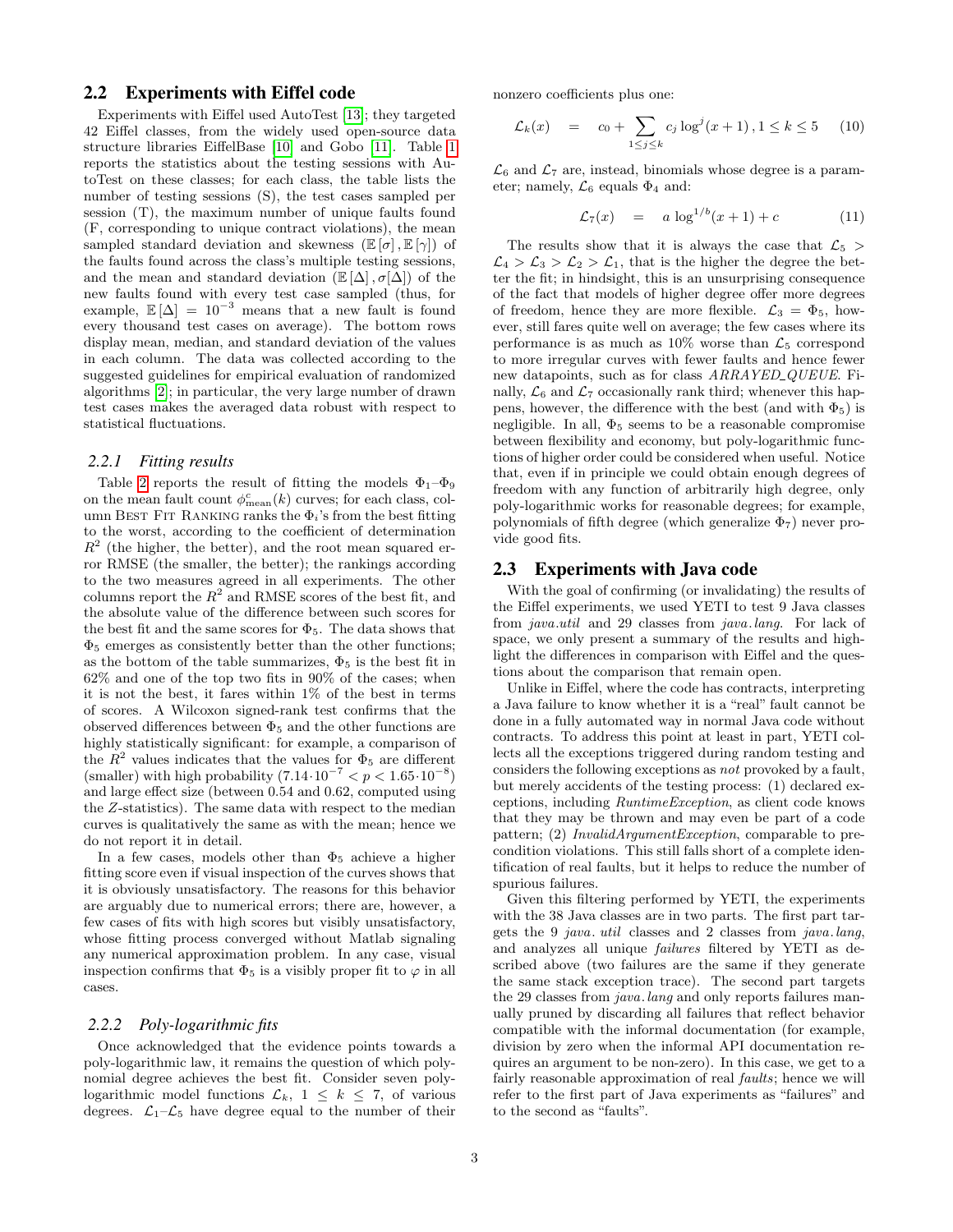<span id="page-3-0"></span>

| Table 1: Eiffel classes statistics.             |              |              |     |                      |                      |             |                  |  |
|-------------------------------------------------|--------------|--------------|-----|----------------------|----------------------|-------------|------------------|--|
| <b>CLASS</b>                                    | S            | т            | F   | $\mathbb{E}[\sigma]$ | $\mathbb{E}[\gamma]$ | $E[\Delta]$ | $\sigma[\Delta]$ |  |
| <b>ACTIVE_LIST</b>                              | 11           | $2.14E + 06$ | 18  | 1.0553               | $-4.88E + 00$        | $8.39E-04$  | 2.27E-19         |  |
| ARRAY                                           | 11           | $1.58E + 06$ | 69  | 5.0972               | $-3.36E + 00$        | $4.24E-03$  | $9.02E-05$       |  |
| ARRAYED_CIRCULAR                                | 15           | $7.77E + 05$ | 52  | 5.2882               | $-2.09E + 00$        | $6.12E-03$  | 2.75E-04         |  |
| <b>ARRAYED_LIST</b>                             | 14           | $1.25E + 06$ | 24  | 1.4279               | $-4.06E + 00$        | 1.70E-03    | 9.89E-05         |  |
| ARRAYED_QUEUE                                   | 12           | $1.99E + 06$ | 6   | 0.3742               | $-2.00E + 01$        | 2.56E-04    | 1.45E-05         |  |
| <b>ARRAYED_SET</b>                              | 15           | $2.69E + 06$ | 15  | 1.0823               | $-3.72E + 00$        | 5.34E-04    | $2.35E-05$       |  |
| <b>BINARY_TREE</b>                              | 13           | $2.25E + 06$ | 40  | 5.3739               | $-2.14E + 00$        | 1.66E-03    | 7.56E-05         |  |
| BOUNDED_QUEUE                                   | 14           | $2.34E + 06$ | 5   | 0.3135               | $-1.46E + 01$        | 2.14E-04    | $0.00E + 00$     |  |
| COMPACT_CURSOR_TREE                             | 14           | $5.56E + 05$ | 67  | 5.6622               | $-2.47E + 00$        | 1.13E-02    | 3.35E-04         |  |
| <b>DS_ARRAYED_LIST</b>                          | 12           | $2.07E + 06$ | 91  | 7.0082               | $-3.69E + 00$        | 4.29E-03    | 6.65E-05         |  |
| <b>DS_AVL_TREE</b>                              | 15           | $5.10E + 05$ | 16  | 2.0347               | $-1.82E + 00$        | 2.53E-03    | $2.02E-04$       |  |
| DS_BILINKED_LIST                                | 14           | $2.70E + 06$ | 30  | 2.2035               | $-3.77E + 00$        | 8.90E-04    | 9.43E-05         |  |
| DS_BINARY_SEARCH_TREE                           | 11           | $8.95E + 05$ | 15  | 1.8224               | $-1.93E + 00$        | 1.51E-03    | 9.16E-05         |  |
| DS_BINARY_SEARCH_TREE_SET                       | 12           | $5.96E + 05$ | 5   | 0.4048               | $-6.31E + 00$        | 5.18E-04    | 1.67E-04         |  |
| DS_HASH_SET                                     | 14           | $1.86E + 06$ | 19  | 1.5352               | $-1.32E + 00$        | 6.31E-04    | 1.83E-04         |  |
| DS_HASH_TABLE                                   | 14           | $1.66E + 06$ | 25  | 2.0158               | $-1.39E + 00$        | $1.07E-03$  | 1.88E-04         |  |
| DS_LEFT_LEANING_RED_BLACK_TREE                  | 14           | $7.18E + 05$ | 33  | 2.9464               | $-3.45E + 00$        | 4.32E-03    | 1.73E-04         |  |
| <b>DS_LINKED_LIST</b>                           | 14           | $2.17E + 06$ | 94  | 7.7943               | $-2.67E + 00$        | 3.88E-03    | 1.88E-04         |  |
| <b>DS_LINKED_QUEUE</b>                          | 14           | $2.23E + 06$ | 9   | 1.3880               | $-4.98E-01$          | $3.05E-04$  | 5.89E-05         |  |
| DS_LINKED_STACK                                 | 14           | $2.22E + 06$ | 10  | 1.4648               | $-5.39E-01$          | 3.57E-04    | 6.23E-05         |  |
| DS_MULTIARRAYED_HASH_SET                        | 14           | $2.61E + 06$ | 22  | 3.7948               | $-7.99E-01$          | $7.61E-04$  | 5.60E-05         |  |
| DS_RED_BLACK_TREE                               | 15           | $6.62E + 05$ | 32  | 2.9321               | $-3.55E + 00$        | $4.62E-03$  | 9.67E-05         |  |
| FIXED_TREE                                      | 13           | $7.54E + 05$ | 49  | 4.9311               | $-2.47E + 00$        | 6.25E-03    | 1.67E-04         |  |
| <b>HASH_TABLE</b>                               | 14           | $2.95E + 06$ | 24  | 3.6472               | $-8.98E-01$          | $6.59E-04$  | 8.49E-05         |  |
| LINKED_AUTOMATON                                | 14           | $4.03E + 06$ | 14  | 0.4384               | $-1.74E + 01$        | 3.28E-04    | 1.06E-05         |  |
| LINKED_CIRCULAR                                 | 15           | $1.50E + 06$ | 40  | 4.2747               | $-1.92E + 00$        | 2.50E-03    | 1.10E-04         |  |
|                                                 | 14           | $1.34E + 06$ | 51  | 4.6304               | $-1.75E + 00$        | 3.56E-03    | 1.42E-04         |  |
| LINKED_CURSOR_TREE<br>LINKED_DFA<br>LINKED_LIST | 13           | $2.72E + 06$ | 135 | 12.9783              | $-1.97E + 00$        | 4.67E-03    | 1.69E-04         |  |
| LINKED_LIST                                     | 14           | $3.41E + 06$ | 21  | 1.4436               | $-2.84E + 00$        | 5.30E-04    | 3.89E-05         |  |
| LINKED_PRIORITY_QUEUE                           | 14           | $1.20E + 06$ | 23  | 2.1477               | $-2.34E + 00$        | 1.80E-03    | 6.35E-05         |  |
| LINKED_SET                                      | 14           | $2.59E + 06$ | 29  | 2.1800               | $-3.45E + 00$        | $1.03E-03$  | 4.48E-05         |  |
| LINKED_TREE                                     | 15           | $1.68E + 06$ | 136 | 22.3981              | $-9.56E-01$          | 7.20E-03    | 4.06E-04         |  |
| MULTLARRAY_LIST                                 | 14           | $4.73E + 05$ | 35  | 3.4960               | $-3.22E + 00$        | 6.92E-03    | 3.66E-04         |  |
| PART_SORTED_SET                                 | 13           | $3.27E + 06$ | 33  | 3.6535               | $-2.12E + 00$        | $9.60E-04$  | 3.43E-05         |  |
| PART_SORTED_TWO_WAY_LIST                        | 13           | $2.61E + 06$ | 36  | 3.7867               | $-2.01E + 00$        | 1.28E-03    | 5.73E-05         |  |
| SORTED_TWO_WAY_LIST                             | 15           | $2.60E + 06$ | 34  | 3.3816               | $-2.37E + 00$        | 1.22E-03    | 4.64E-05         |  |
| SUBSET_STRATEGY_TREE                            | 15           | $3.08E + 06$ | 20  | 1.8972               | $-2.87E + 00$        | 5.84E-04    | 3.47E-05         |  |
| TWO_WAY_CIRCULAR                                | 13           | $1.53E + 06$ | 41  | 4.3326               | $-1.88E + 00$        | 2.46E-03    | 1.37E-04         |  |
| TWO_WAY_CURSOR_TREE                             | 13           | $1.35E + 06$ | 50  | 4.5548               | $-1.86E + 00$        | 3.56E-03    | 1.11E-04         |  |
| TWO_WAY_LIST                                    | 15           | $2.01E + 06$ | 22  | 1.7119               | $-3.45E + 00$        | $9.61E-04$  | 6.42E-05         |  |
| TWO_WAY_SORTED_SET                              | 14           | $3.09E + 06$ | 47  | 4.2784               | $-3.43E + 00$        | 1.47E-03    | 3.29E-05         |  |
| TWO_WAY_TREE                                    | 14           | $2.46E + 06$ | 163 | 28.6749              | $-1.02E + 00$        | 6.27E-03    | 1.77E-04         |  |
| Mean                                            | 14           | $1.93E + 06$ | 40  | 4.3299               | $-3.55E + 00$        | $2.54E-03$  | $1.15E-04$       |  |
| Median                                          | 14           | $2.04E + 06$ | 31  | 3.1640               | $-2.42E + 00$        | 1.49E-03    | 9.09E-05         |  |
| Stdev                                           | $\mathbf{1}$ | $9.04E + 05$ | 36  | 5.3955               | $4.08E + 00$         | 2.49E-03    | 9.59E-05         |  |

Tables [3](#page-3-1)[–4](#page-3-2) report the summary statistics about the testing sessions with YETI on all classes, with the same data as for Eiffel (see Section [2.2\)](#page-2-0). The data for faults, where manual pruning eliminated the vast majority of failures as spurious, has far fewer significant datapoints. Skewness is not computable when there are no faults found, which happens for 15 classes; hence the summary statistics about skewness are immaterial (NaN stands for "Not a Number").

<span id="page-3-1"></span>

|       |             |  | Table 3: Java classes tested for failures: statistics.   |                      |                   |
|-------|-------------|--|----------------------------------------------------------|----------------------|-------------------|
|       | SUMMARY S T |  | $F \mathbb{E}[\sigma]$ $\mathbb{E}[\gamma]$              | $\mathbb{E}[\Delta]$ | $\sigma  \Delta $ |
|       |             |  | Mean $30$ 1.23E+05 32 3.9044 -8.02E+00 1.03E-02 1.86E-04 |                      |                   |
|       |             |  | Median 30 1.18E+05 15 1.7799 -6.10E+00 7.16E-03 6.68E-05 |                      |                   |
| Stdev |             |  | $1.65E+04$ 29 3.8803 4.70E+00 8.86E-03 2.63E-04          |                      |                   |

<span id="page-3-2"></span>

|  |                                                                              |  |  | Table 4: Java classes tested for faults: statistics. |
|--|------------------------------------------------------------------------------|--|--|------------------------------------------------------|
|  | SUMMARY S T F $\mathbb{E}[\sigma]$ $\mathbb{E}[\gamma]$ $\mathbb{E}[\Delta]$ |  |  |                                                      |
|  | Mean $44.68E+05$ 2 0.2356 NaN 1.73E-03 2.51E-05                              |  |  |                                                      |
|  | Median $4\ 2.61E+05$ 0.0000 NaN 0.00E+00 0.00E+00                            |  |  |                                                      |
|  | <b>Stdev</b> 1 9.45E+05 3 0.4094 NaN 2.72E-03 1.26E-04                       |  |  |                                                      |

## *Fitting results*

We tried to fit the models  $\Phi_1, \Phi_2, \Phi_4, \Phi_5$  on the mean fault count  $\phi_{\text{mean}}^c(k)$  curves, for both Java failures and faults. The data is somewhat harder to fit than in the Eiffel experiments, and in fact we had to exclude the other models because they could produce converging fixes in only a fraction of the experiments. In comparison with the Eiffel data, there is a detectable overall difference:  $\Phi_2$  and  $\Phi_1$  seem to emerge as the best models, whereas  $\Phi_5$  is best only in a limited number of cases. Looking at the  $R^2$  scores,  $\Phi_1$  and  $\Phi_2$  alternate as best model for the failure curves, and their difference is often small ( $p = 0.067$  and effect size 0.398); for the fault curves,  $\Phi_1$  ranks first in the majority of classes, but its difference w.r.t.  $\Phi_2$  is statistically insignificant ( $p = 0.5$  and effect size 0.095). A common phenomenon is that the majority of curves  $\phi_{\text{mean}}^c(k)$  with YETI show an horizontal asymptote, which  $\Phi_1$  or  $\Phi_2$  can accommodate much better than  $\Phi_5$  can.

A closer look suggests that the differences w.r.t. the Eiffel experiments may still be reconcilable. First, in the majority of cases of failures,  $\Phi_5$  fits to within the 5% of the best model; the only exceptions are the java. util classes ArrayList, Hashtable, and LinkedList where visual inspection shows curves with a steeper initial phase that  $\Phi_2$  fits best, and where  $\Phi_1$  and  $\Phi_5$  behave similarly. For the fault experiments, the picture is more varied; but  $\Phi_5$  fits to within the 20% of the best models in all classes but three; and the quality of fitting a certain model is much more varied because of the small number of faults found in these experiments (but we excluded from these statistics the classes with no faults found). Finally, the difference between  $\Phi_2$  and  $\Phi_5$  is often statistically insignificant; the difference between  $\Phi_1$  and  $\Phi_5$ is significant ( $p \approx 0.2$ ) but not large for faults (effect size 0.3); in contrast, the difference between  $\Phi_5$  and  $\Phi_4$  is highly statistically significant and large  $(p < 10^{-3}$  and effect size from 0.43 to 0.62). In all, further experiments are necessary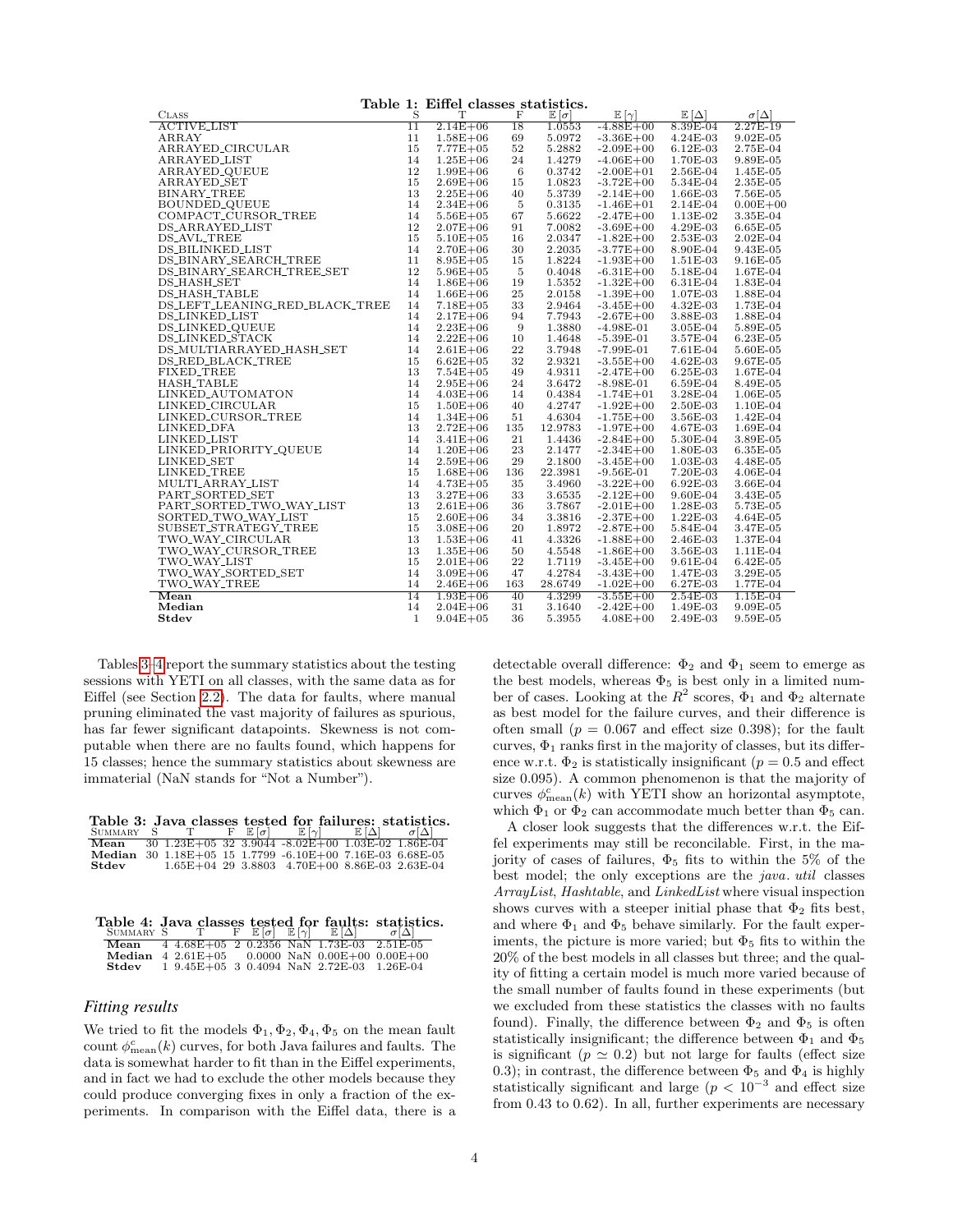<span id="page-4-1"></span>

|  | Table 2: Testing of Eiffel classes: best fits with mean. |  |  |  |  |  |  |  |
|--|----------------------------------------------------------|--|--|--|--|--|--|--|
|--|----------------------------------------------------------|--|--|--|--|--|--|--|

|                                                                                                                                                                                                                                                                                                                                                                                                                                                     | rable 2. results of Effect classes. best fits with incum. |                  |                  |                       |                              |
|-----------------------------------------------------------------------------------------------------------------------------------------------------------------------------------------------------------------------------------------------------------------------------------------------------------------------------------------------------------------------------------------------------------------------------------------------------|-----------------------------------------------------------|------------------|------------------|-----------------------|------------------------------|
| $\begin{tabular}{l c c c} \multicolumn{1}{c}{\textbf{CLASS}} & \multicolumn{1}{c}{\textbf{FIT RANKING}} \\ \hline \multicolumn{1}{c}{\textbf{ACTIVELIST}} & \multicolumn{1}{c}{\textbf{FIT RANKING}} \\ \hline \multicolumn{1}{c}{\textbf{ACTIVELIST}} & 254196837 \\ \multicolumn{1}{c}{\textbf{ARRAYED\_CIRCULAR}} & 544812967 \\ \multicolumn{1}{c}{\textbf{ARRAYED\_GUEUE}} & 354189672 \\ \multicolumn{1}{c}{\textbf{ARAYED\_GUEUE}} & 354189$ |                                                           | $R^2$ (best)     | RMSE (best)      | $R^2$ $(\Delta$ best) | RMSE $(\Delta \text{ best})$ |
|                                                                                                                                                                                                                                                                                                                                                                                                                                                     |                                                           | 0.9825           | 0.1304           | 0.0108                | $-0.0353$                    |
|                                                                                                                                                                                                                                                                                                                                                                                                                                                     |                                                           | 0.9894           | 0.5151           | 0.0000                | 0.0000                       |
|                                                                                                                                                                                                                                                                                                                                                                                                                                                     |                                                           | 0.9978           | 0.2461           | 0.0000                | 0.0000                       |
|                                                                                                                                                                                                                                                                                                                                                                                                                                                     |                                                           | 0.9877           | 0.1485           | 0.0202                | $-0.0932$                    |
|                                                                                                                                                                                                                                                                                                                                                                                                                                                     |                                                           | 0.7299           | 0.1547           | 0.0027                | $-0.0008$                    |
|                                                                                                                                                                                                                                                                                                                                                                                                                                                     |                                                           | 0.9550           | 0.2078           | 0.0000                | 0.0000                       |
|                                                                                                                                                                                                                                                                                                                                                                                                                                                     |                                                           | 0.9987           | 0.1943           | 0.0030                | $-0.1566$                    |
|                                                                                                                                                                                                                                                                                                                                                                                                                                                     |                                                           | 0.8048           | 0.1043           | 0.0000                | 0.0000                       |
|                                                                                                                                                                                                                                                                                                                                                                                                                                                     |                                                           | 0.9830           | 0.7254           | 0.0000                | 0.0000                       |
|                                                                                                                                                                                                                                                                                                                                                                                                                                                     |                                                           | 0.9860           | 0.8201           | 0.0000                | 0.0000                       |
|                                                                                                                                                                                                                                                                                                                                                                                                                                                     |                                                           | 0.9861           | 0.2299           | 0.0000                | 0.0000                       |
|                                                                                                                                                                                                                                                                                                                                                                                                                                                     |                                                           | 0.9947           | 0.1528           | 0.0000                | 0.0000                       |
|                                                                                                                                                                                                                                                                                                                                                                                                                                                     |                                                           | 0.9913           | 0.1618           | 0.0000                | 0.0000                       |
|                                                                                                                                                                                                                                                                                                                                                                                                                                                     |                                                           | 0.8727           | 0.1145           | 0.0912                | $-0.0355$                    |
|                                                                                                                                                                                                                                                                                                                                                                                                                                                     |                                                           | 0.9782           | 0.2085           | 0.0021                | $-0.0097$                    |
|                                                                                                                                                                                                                                                                                                                                                                                                                                                     |                                                           | 0.9653           | 0.3536           | 0.0053                | $-0.0258$                    |
| DS_LEFT_LEANING_RED_BLACK_TREE 543189672                                                                                                                                                                                                                                                                                                                                                                                                            |                                                           | 0.9888           | 0.3015           | 0.0000                | 0.0000                       |
| <b>DS_LINKED_LIST</b>                                                                                                                                                                                                                                                                                                                                                                                                                               | 548129637                                                 | 0.9905           | 0.7505           | 0.0000                | 0.0000                       |
| DS_LINKED_QUEUE                                                                                                                                                                                                                                                                                                                                                                                                                                     | 845731962                                                 | 0.9940           | 0.0986           | 0.0094                | $-0.0595$                    |
| DS_LINKED_STACK                                                                                                                                                                                                                                                                                                                                                                                                                                     | 834519627                                                 | 0.9914           | 0.1265           | 0.0077                | $-0.0480$                    |
|                                                                                                                                                                                                                                                                                                                                                                                                                                                     |                                                           | 0.9852           | 0.4465           | 0.0000                | 0.0000                       |
|                                                                                                                                                                                                                                                                                                                                                                                                                                                     |                                                           | 0.9915           | 0.2625           | 0.0000                | 0.0000                       |
|                                                                                                                                                                                                                                                                                                                                                                                                                                                     |                                                           | 0.9920           | 0.4335           | 0.0000                | 0.0000                       |
|                                                                                                                                                                                                                                                                                                                                                                                                                                                     |                                                           | 0.9979           | 0.1621           | 0.0010                | $-0.0353$                    |
|                                                                                                                                                                                                                                                                                                                                                                                                                                                     |                                                           | 0.9693           | 0.0669           | 0.2517                | $-0.1361$                    |
|                                                                                                                                                                                                                                                                                                                                                                                                                                                     |                                                           | 0.9982           | 0.1774           | 0.0000                | 0.0000                       |
|                                                                                                                                                                                                                                                                                                                                                                                                                                                     |                                                           | 0.9904           | 0.4413           | 0.0000                | 0.0000                       |
|                                                                                                                                                                                                                                                                                                                                                                                                                                                     |                                                           | 0.9954           | 0.8751           | 0.0000                | 0.0000                       |
|                                                                                                                                                                                                                                                                                                                                                                                                                                                     |                                                           | 0.9678           | 0.2441           | 0.0005                | $-0.0017$                    |
|                                                                                                                                                                                                                                                                                                                                                                                                                                                     |                                                           | 0.9866           | 0.2391           | 0.0000                | 0.0000                       |
|                                                                                                                                                                                                                                                                                                                                                                                                                                                     |                                                           | 0.9749           | 0.3313           | 0.0000                | 0.0000                       |
|                                                                                                                                                                                                                                                                                                                                                                                                                                                     |                                                           | 0.9992           | 0.6490           | 0.0000                | 0.0000                       |
|                                                                                                                                                                                                                                                                                                                                                                                                                                                     |                                                           |                  |                  |                       |                              |
|                                                                                                                                                                                                                                                                                                                                                                                                                                                     |                                                           | 0.9951<br>0.9976 | 0.2402<br>0.1747 | 0.0000<br>0.0000      | 0.0000<br>0.0000             |
|                                                                                                                                                                                                                                                                                                                                                                                                                                                     |                                                           |                  |                  |                       |                              |
|                                                                                                                                                                                                                                                                                                                                                                                                                                                     |                                                           | 0.9851           | 0.4510           | 0.0000                | 0.0000                       |
|                                                                                                                                                                                                                                                                                                                                                                                                                                                     |                                                           | 0.9790           | 0.4763           | 0.0000                | 0.0000                       |
|                                                                                                                                                                                                                                                                                                                                                                                                                                                     |                                                           | 0.9871           | 0.2066           | 0.0000                | 0.0000                       |
|                                                                                                                                                                                                                                                                                                                                                                                                                                                     |                                                           | 0.9953           | 0.2898           | 0.0000                | 0.0000                       |
|                                                                                                                                                                                                                                                                                                                                                                                                                                                     |                                                           | 0.9897           | 0.4469           | 0.0000                | 0.0000                       |
|                                                                                                                                                                                                                                                                                                                                                                                                                                                     |                                                           | 0.9862           | 0.1899           | 0.0000                | 0.0000                       |
| $\begin{tabular}{l c c c} \multicolumn{1}{c}{\textbf{I-IV}}{\textbf{O}}{\textbf{NRT}}{\textbf{SORTED\_TWO\_WAY\_LIST}} & \begin{array}{r@{}} 5&4&3&8&1&2&9&6&7\\ 2&8&8&1&3&2&9&6&7&8&8&1&3&2&9&6&7\\ 2&5&4&8&1&2&9&6&7&8&1&8&1&2&9&6&7\\ \hline \text{SUBSET\_STRATEGY\_TREE} && 5&3&4&1&8&2&9&6&7\\ \text{TWO\_WAY\_CURSOR\_TREE} && 5&3&$                                                                                                         |                                                           | 0.9933           | 0.3427           | 0.0000                | 0.0000                       |
| TWO_WAY_TREE                                                                                                                                                                                                                                                                                                                                                                                                                                        | 458371296                                                 | 0.9993           | 0.7493           | 0.0000                | $-0.0191$                    |
|                                                                                                                                                                                                                                                                                                                                                                                                                                                     | $69\%$ (5 is best)                                        |                  | Mean             | 0.0097                | $-0.0156$                    |

to conclusively determine what the exact magnitude and the ultimate causes of these differences are: possible candidates are the fault density of the software tested, the details of the algorithms implemented by the testing tools (AutoTest and YETI), and the availability of contracts to detect faults.

# 3. DISCUSSION AND THREATS

## <span id="page-4-0"></span>3.1 Towards a justification for the law

Arcuri et al. [\[3\]](#page-5-14) model random testing as a coupon collector problem [\[22\]](#page-5-15): "Consider a box which contains N types of numerous objects. An object in the box is repeatedly sampled on a random basis. Let  $p_i > 0$  denote the probability that a type- $i$  object is sampled. The successive samplings are statistically independent and the sampling probabilities,  $p_1, p_2, \ldots, p_N$ , are fixed. When a type-i object is sampled for the first time, we say that a type-i object is detected. To find the number of samplings required for detecting a set of object types (say, object types indexed by  $i = 1, \ldots, n \leq N$ ) is traditionally called coupon collector problem." In random testing, the objects are test cases U, and each type  $U_i \subseteq U$  is a testing target: a unique failure or fault in our experiments.

Following [\[22\]](#page-5-15), let  $\tau_i$  be a random variable denoting the number of samplings required to draw a test case in target  $U_i$ , and let  $\tau(n)$  be  $\max{\lbrace \tau_1,\ldots,\tau_n \rbrace}$ , for  $n \leq N$ , that is the number of samplings to cover all the first  $n$  targets (in any order). It is possible to prove that the expected value of  $\tau(n)$  is:

$$
\mathbb{E}[\tau(n)] = \sum_{1 \leq i \leq n} (-1)^{i+1} \sum_{J; |J| = i} \frac{1}{\sum_{j \in J} p_j} \tag{12}
$$

The inverse  $\phi(k)$  of  $\tau(n)$  is a function from the number of test cases to the expected number of failures, hence it corresponds to an analytic version of  $\phi_{\text{mean}}^c(k)$ .

It is possible to approximate  $\tau(n)$  for two special cases of probabilities  $p_i$ 's: when they are all equal  $(p_1 = p_2 =$  $\ldots = p_N = \theta$ , and when they are exponentially decreasing  $(p_i = \theta/10^{i-1})$ . We can show that, in the first case,  $\tau(n)$  is polynomial in  $\Theta(\log^h(n))$  for some constant k, hence  $\widetilde{\phi}(k)$  is  $\Theta(\exp(gk))$  for some constant g; in the second case,  $\tau(n)$  is  $\Theta(\exp(hn)),$  hence  $\widetilde{\phi}(k)$  is  $\Theta(\log^h(k)).$ 

This might provide a partial explanation for why the faults in AutoTest follow a poly-logarithmic curve: the distribution of faults has exponentially decreasing probability. It may also justify some of the moderate differences in the Java experiments, if the fault distribution is different in the Java code with respect to the Eiffel code analyzed.

A more general problem related with this explanation has to do with how the coupon collector model applies to random testing of object-oriented programs the way it is available in AutoTest and YETI. Such tools generate test cases dynamically by incrementally populating a pool of objects with random calls. This behavior entails that the probability of sampling an object with certain characteristics (and hence of constructing a test case that belongs to a certain